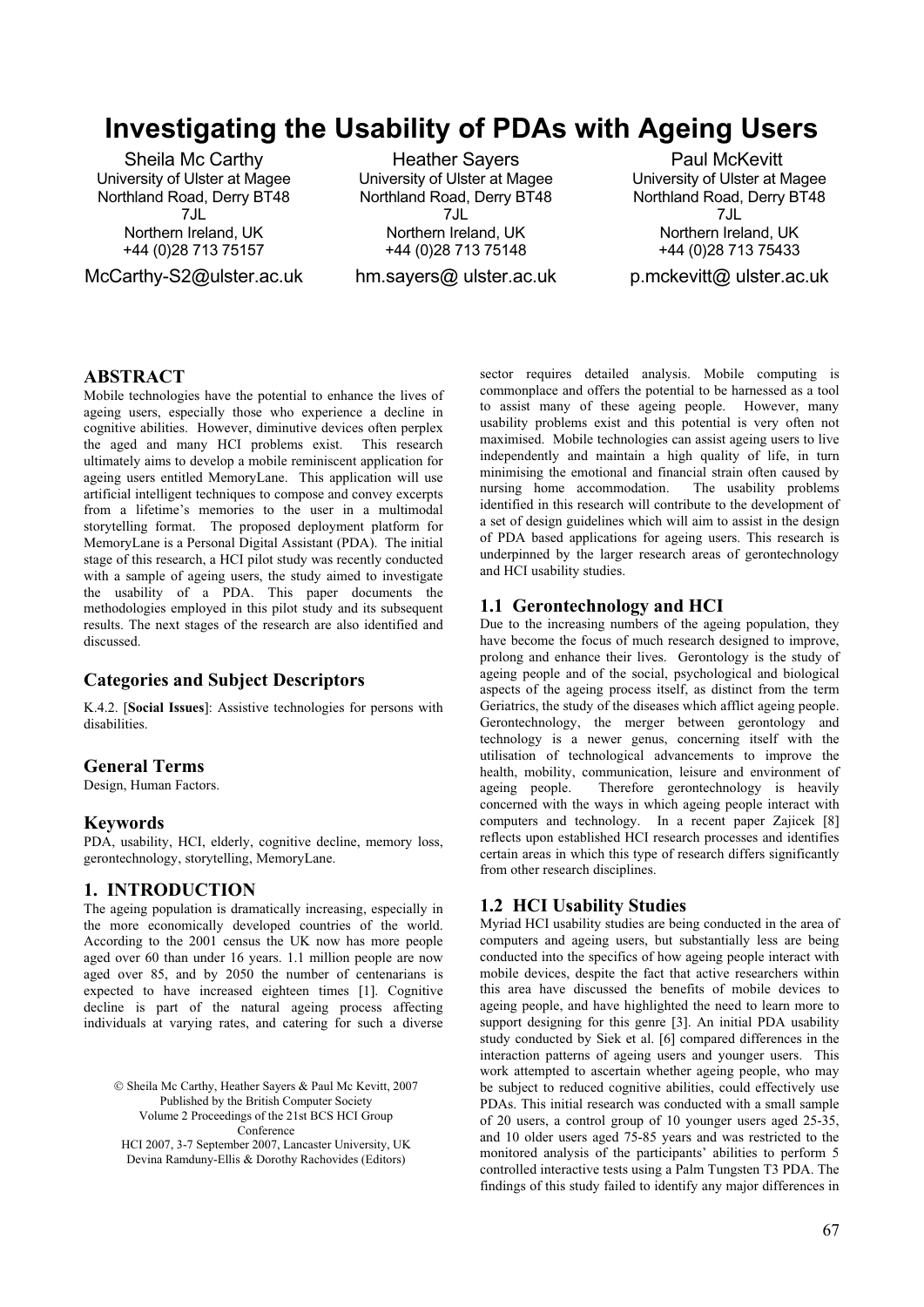the performance of the two groups possibly due to the fact that the ageing users group were allowed extra practice time privileges. Siek et al.'s work offered an early insight into the nature of the field work for this research.

# **2 METHODOLOGY AND DESIGN**

The aim of this research is to develop a user-friendly PDA application called MemoryLane to assist ageing users recall past life events and memories as they experience the natural cognitive declines associated with the ageing process. The preferred deployment platform, a DELL Axim X51v PDA device is pictured beside an impression of the proposed MemoryLane prototype in Figure 1. The methodology adopted in this research is the User Sensitive Inclusive Design (USID) approach proposed by Newell and Gregor which focuses on universal usability. This new methodology extends User Centred Design by developing technological systems for everyone, to include those with disabilities and mutatis mutandis for other minority groups [5]. Close attention will also be paid to the findings that mutual inspiration is the most effective approach in developing new technology for ageing people [2] and the recent study by Zajicek [8] into the various aspects of HCI for ageing people. MemoryLane will be designed to support multimodal input via a touch screen and possible use of simple voice control commands. The benefits of multimodal interaction are widely acclaimed and the design of MemoryLane will assure a multimodal interface which will accommodate ageing users with different capabilities, expertise or expectations [4]. MemoryLane will also provide multimodal output in the form of images, video, audio and text to speech synthesis. It is thought that MemoryLane will incorporate a hybrid artificial intelligent system to compose life-caching data into appropriate and pleasing 'stories' for the user.



**Figure 1: Dell Axim X51v PDA and an Impression of the Proposed MemoryLane Prototype** 

# **3 PILOT STUDY**

The initial stage of this research began with a preliminary HCI pilot study conducted with a sample of older users and aimed at investigating the usability of a PDA. Prior to conducting interviews many preliminary visits were initially required to gain trust and build a rapport with the ageing participants. Silverman [7] recommends that when interacting with a sample, researchers should note all they see and hear and also how they behave and feel they are treated.

## **3.1 Sample Selection**

The pilot study sample comprised 15 participants of apparent good health. The sample was aged between 55 and 82 years and included 6 males and 9 females. Participants were selected from four different sources, 6 attended an Age Concern centre, 3 were members of The University of the 3rd Age, 2 were day patients of a local Nursing Unit and the remaining 4 were selected at random from responses received from volunteers.

## *3.1.1 Personal Backgrounds*

Of the 15 participants  $14$  were right-handed. No participants were colour-blind and 12 wore glasses. 5 admitted to

experiencing minor vision problems when viewing a TV or computer screen and 3 suffered from slight hearing loss. All but one participant lived in their own home and 13 agreed that they had more free time now than they used to have. 7 of the 15 reported that they had more disposable income than 10 years ago, 6 thought they had less. Most participants watched TV on a daily basis, the favoured programs ranging between soap operas news and weather, sports and documentaries. No one expressed a preference for technical or computer programs. 11 participants read on a daily basis, but none expressed a preference for reading any form of technical or computing literature.

# **3.2 Interviews & Questionnaires**

Each participant was interviewed separately in a one-to-one structured interview format in familiar surroundings. The interviews involved completion of a detailed questionnaire, a demonstration of how to interact with a PDA by the researcher, followed by observation of participants' capability in attempting to complete pre-set interactive PDA tasks.

Initial research for the questionnaire design discovered that questions requiring prose type answers took participants too long to complete, during which they often became frustrated and seemed to prefer yes/no or tick box answers. Prose answers also proved ambiguous and often difficult to quantify, therefore the questionnaire followed the 5 point Likert- type scale giving participants 5 optional answers. The ensuing questionnaire was divided into sections A and B. Section A of the questionnaire was designed to acquire background information regarding participants' physical characteristics, socio-economic factors, perceived technical abilities, prior exposure to technology and personal opinions of modern day technology. Section B of the questionnaire was designed to be completed in conjunction with undertaking the interactive PDA tasks; this section determined the participant's ability to complete the set tasks and ascertained their HCI preferences. This section centered on questions regarding preferred interaction modalities and aspects and elements of the PDA hardware and software. As part of section B, participants were asked to attempt 6 basic tasks on the PDA as illustrated in Figure 2. This section of the interview was videotaped where possible, in conjunction with the participant's approval.



**Figure 2: Participant Interacting with PDA** 

# **4 RESULTS**

The following sub sections document the findings of the pilot study and are organised into sections which reflect the format of the questionnaire.

# **4.1 Technical Experience**

Section A of the questionnaire details the levels of prior technical exposure and experience encountered by the 15 participants. Questions focused on participants' usage of household technical devices, with a view to investigating if those participants with increased exposure to technical devices found PDA interaction easier than their counterparts.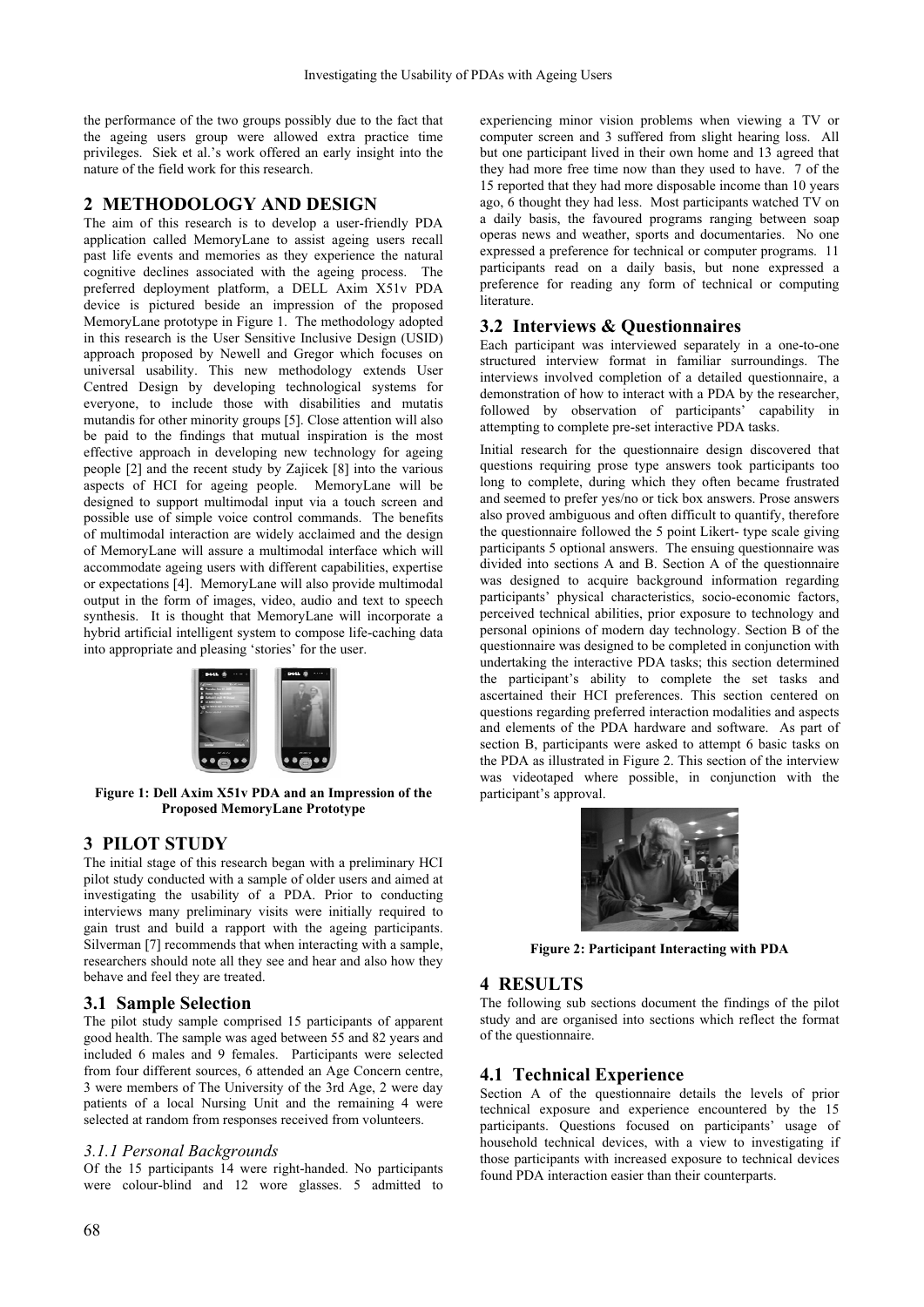Phones were the first device under scrutiny, 8 participants had a regular corded home telephone, 6 owned regular cordless telephones and 9 used a mobile phone. When asked, no one rated their ability to use a mobile phone as 'excellent', 5 considered their ability as 'good' and 7 considered themselves as 'poor' phone users. All participants owned a TV, but only 4 had ever used Teletext. 8 participants owned both a VCR and DVD player and only 2 of the participants said that they did not use a remote control to operate these devices. This demonstrated that the majority of the participants were familiar with operating buttons on a basic hand-held device such as a remote control. The majority of participants said that they did not require any assistance with programming or operating household devices such as timers, alarms, radios and microwaves, however not all actually owned programmable devices. 4 said that they found such devices complex and did require assistance.

As expected, the findings of the pilot study concluded that those participants who owned and used a mobile phone were generally more predisposed to engaging with the PDA, as were those who extensively utilised their household appliances. Those participants who declared minimal usage of telephones, remotes and household devices tended to show more apprehension toward the PDA.

The main reason for computer use among this age bracket was for email purposes and the majority of users proclaimed to be self-taught. Only 5 participants owned their own computer and 3 used a computer on a daily basis. 9 said they had never used a computer; however 10 reported that they had access to a computer if desired. Only 1 participant had prior knowledge of a PDA, the remainder had never heard of them. Just half the participants said they were interested in learning about new technologies, and less than this thought it important for them to keep abreast with technological advances.

#### **4.2 Computing Expertise**

It was hypothesised that participants who regularly socialised with younger people (in the age bracket of 25 to 55) would have a higher exposure to modern day technologies than those who do not regularly socialise with people of this age, and would rate their own level of computer knowledge as significantly higher. However this generalisation proved not to be the case, as can be seen in Figure 3.



**Figure 3: Technical Knowledge & Social Interaction** 

Participants who had the highest social interaction with younger people (on a daily basis) described their knowledge levels as merely poor and basic. Participants who socialised weekly with younger people were divided over rating their computing ability. 4 did describe their computing knowledge as good and 1 as excellent; however, 4 from this group also rated their knowledge as poor and basic. Participants who socialised on a monthly basis with 25 to 55 year olds described their

knowledge levels as basic and good. The remaining participants, who very rarely socialised with younger people, actually described their knowledge levels as good.

Participants' perceptions of their own expertise and knowledge was occasionally subjective, some rated themselves highly and later professed to having never used a computer or a mobile phone, while others, who often used computers, criticised their abilities and rated their knowledge as inferior; one even producing a mobile phone from his pocket to demonstrate how poorly he believed he used it. However, despite the differing impressions participants held of themselves, the findings indicate that in contrast to the hypothesis, regular contact between older and younger people does not seem to generate noteworthy increased knowledge of modern day technologies in the elderly.

It was further hypothesised that participants' previous occupations would have direct bearing on their perceived computing ability, where those with an academic background would display a heightened computing ability. However, as displayed in Figure 4, this again was not the case.



**Figure 4: Background & Computing Ability** 

None of the participants, irrespective of previous occupation, rated their computing ability as 'excellent'. Participants with academic and managerial backgrounds rated their expertise as merely 'basic', with the highest ratings appearing from those with clerical and manual backgrounds. The poorer self-ratings came from those with clerical, industrial and manual backgrounds. Again these findings did not hold true with the hypothesis and were subject to participants' differing perceptions of their own prowess. These findings would seem to illustrate that there is no definite correlation between the previous occupations of this age group and their perceived computing abilities. Overall, due to the subjectivity of the participants and their lack of benchmarks for comparison, is awkward to quantify the competent levels of computer literacy among the sample. It would seem that the participants too had difficulty in accurately rating their own computing and technical abilities, a conundrum which may account for apprehension in embracing technology.

## **4.3 Interactive Tasks**

Task 1 involved navigating a menu structure and locating 3 files containing text of various colours, features and sizes. The first file contained 15 lines of text written in different colours and participants were requested to select their preferred 5 text colours. The second file contained 6 lines of text written in various text styles and the participants were asked to rate their preferred 3. The third file contained 5 lines of text written in different text sizes, 8 to 16 and the participants were asked to select only one preferred text size. The participants had difficulty navigating the menu structure unaided; however the study found that the participants' preferred text colours were: black, red, navy, green and blue. They also preferred text in